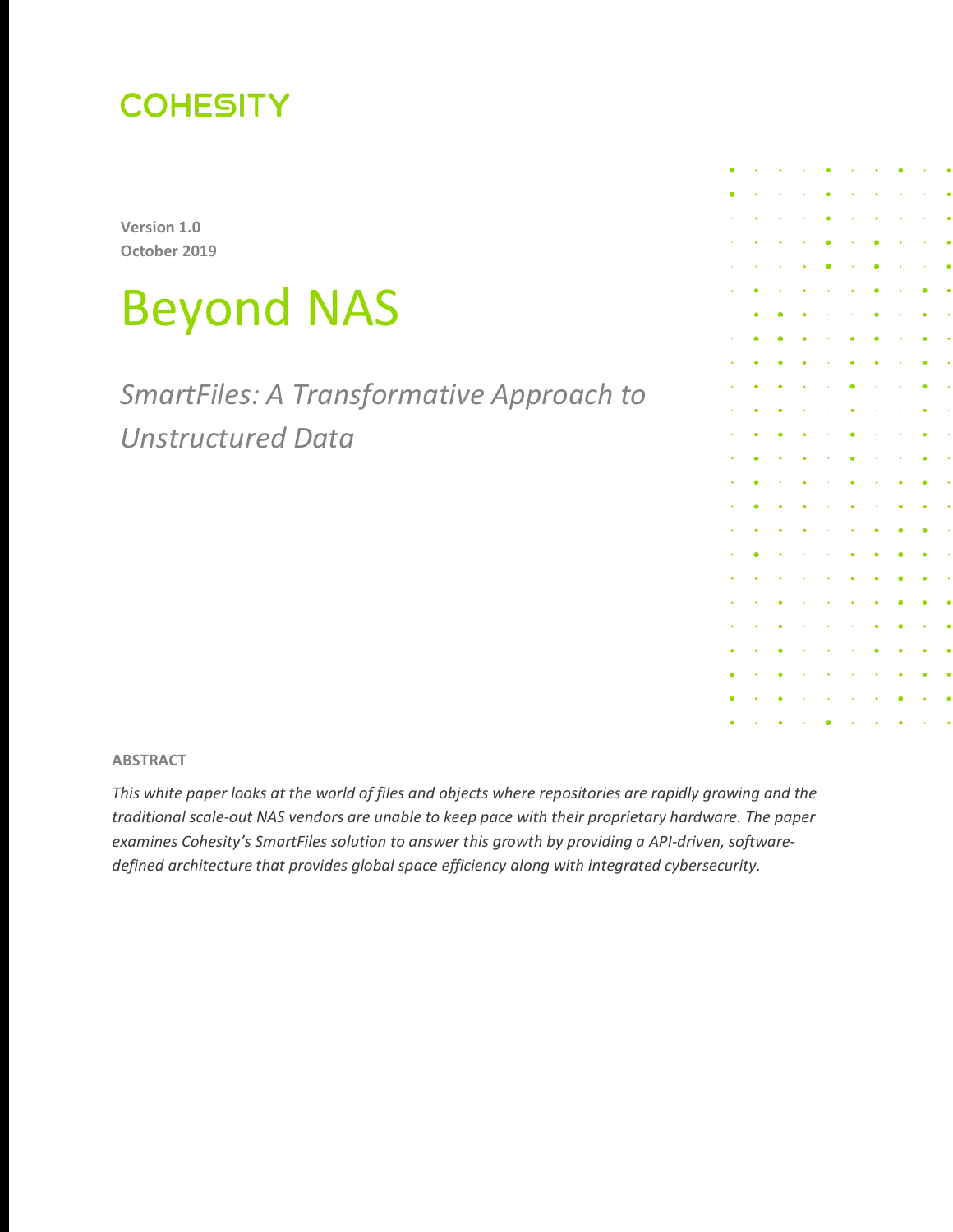# **Table of Contents**

# **Figures**

| Figure 1: SmartFiles Connects NAS to Cohesity DataPlatform's Benefits 4 |  |
|-------------------------------------------------------------------------|--|
|                                                                         |  |
|                                                                         |  |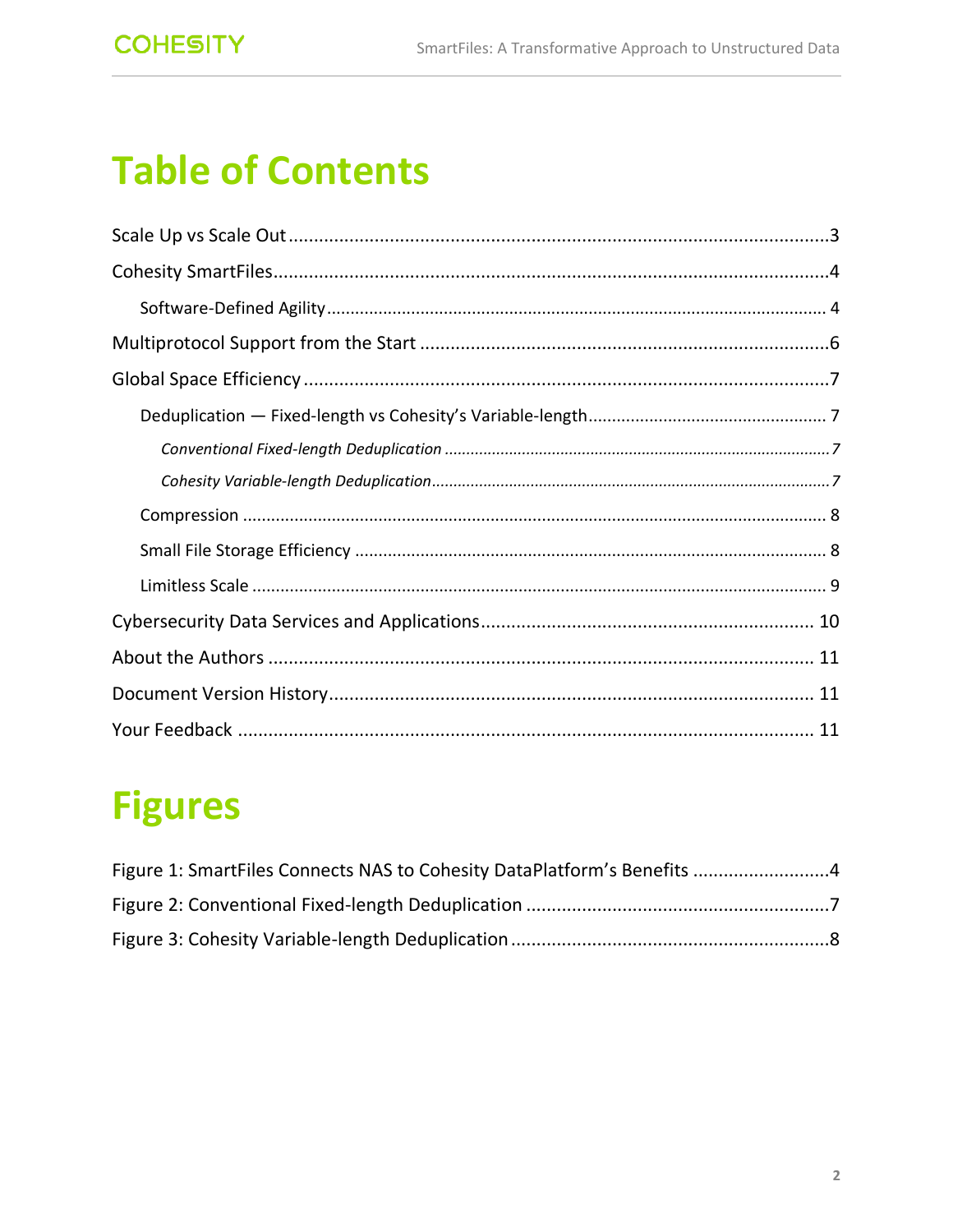### <span id="page-2-0"></span>**Scale Up vs Scale Out**

The International Data Corporation (IDC) predicts that 80 percent of worldwide data will be unstructured by 2025. For many companies, the unfettered growth of data has reached that critical mass already. Unstructured data creates a unique challenge for organizations wishing to use their information for analysis. The data can't easily be stored in a database, and has attributes that make it a challenge to search for, edit, and analyze.

If your organization is struggling to manage their unstructured data now, the problem is going to get exponentially harder over time. Unstructured data comes in the form of file shares, backups, archives, logs, media files, test/dev, and analytics. Traditional network-attached, or scale-up, storage was the most common form of file storage platform. Scale-Up architecture consists of a pair of controllers and several shelves of drives. When you run out of capacity, you have to add another shelf of drives.

With the advancement in applications, the traditional NAS platforms are not able to keep up with the needs of the ever-growing data. Over time, scale-out systems emerged to address the limitation of scale-up architectures. Scale-out storage provides the flexibility to respond to changing business needs and optimize resources. Scale-out storage systems use a group of nodes to form a clustered storage system and can provide file shares over a network — just like a traditional array. When additional capacity and/or performance is needed, additional nodes can be added non-disruptively.

Although some of the traditional NAS platforms can scale out in capacity, they are limited by their architecture. Over time, scale-out NAS platforms enhanced their storage services, which made them more storage-centric rather than data-centric.

At Cohesity, we believe that file services customers are ready for something that transcends the limitations of traditional scale-out NAS. Cohesity SpanFS is designed for web-scale architecture where all the components within Cohesity DataPlatform scale linearly. Cohesity SmartFiles is architected to meet your current and future data needs. The future of scale-out NAS must begin with a blank sheet of paper that provides a fresh solution to the growing need for unstructured data, a solution that is data-centric.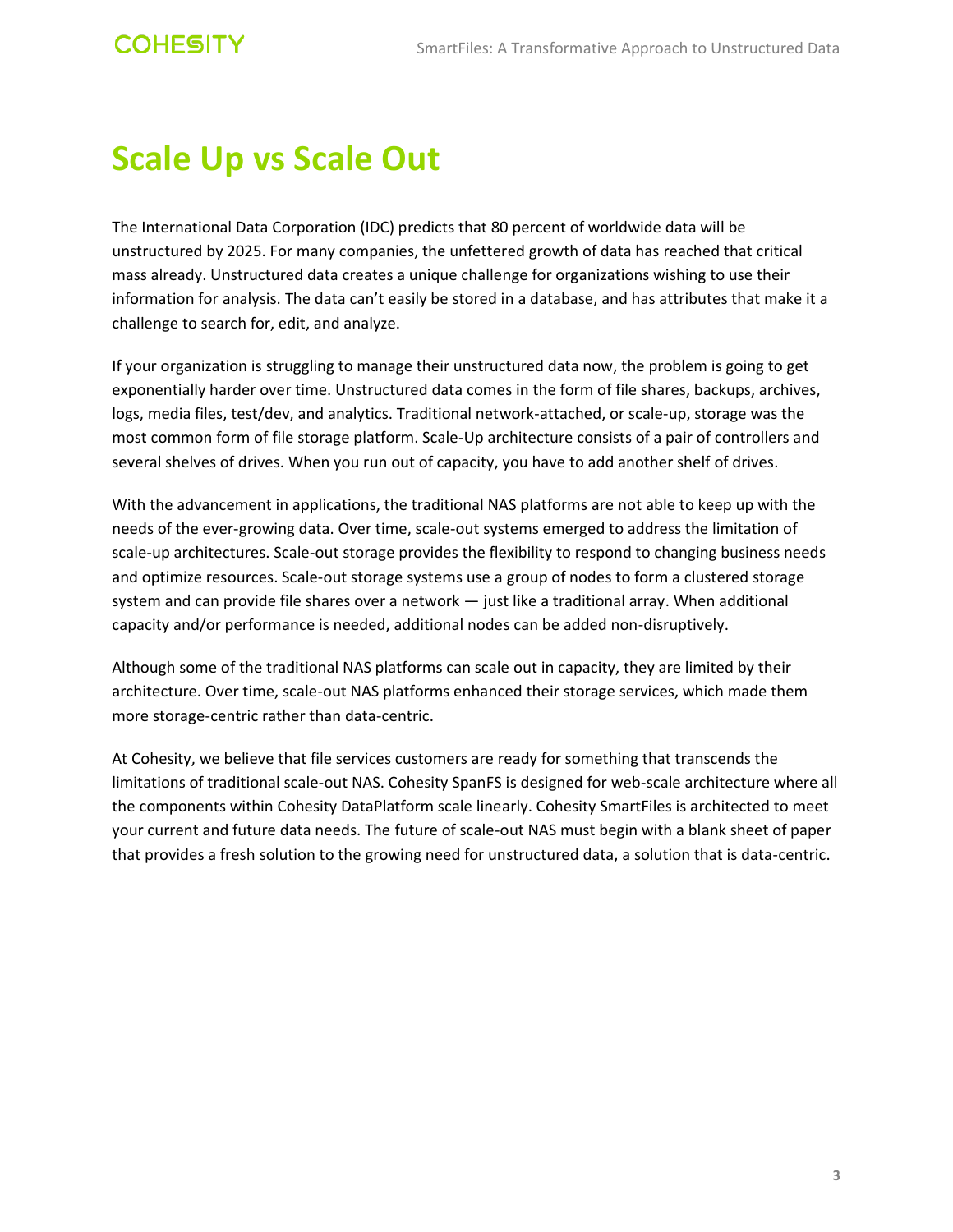## <span id="page-3-0"></span>**Cohesity SmartFiles**

Cohesity file services differentiates itself from traditional scale-out NAS with "SmartFiles" as a next-gen product category. As a web-scale platform, this solution offers multiple benefits, including unlimited scale-out and unparalleled storage efficiency with global variable-length block deduplication and compression across the Cohesity cluster.



<span id="page-3-2"></span>Figure 1: SmartFiles Connects NAS to Cohesity DataPlatform's Benefits

### <span id="page-3-1"></span>Software-Defined Agility

Companies today have a common challenge: Addressing their growing business needs while building an agile, automated, and programmable data center. As a result, an increasing number of IT organizations are starting to adopt a software-defined architecture as a means of transforming their legacy data centers.

While traditional NAS vendors have optimized the performance of their software, that performance is tied to the NAS vendors' proprietary hardware. As a result, traditional NAS vendors are limited by the hardware that they support.

A software-defined architecture decouples software from the underlying hardware and moves all the intelligence into the software layer. By doing so, users can eliminate their dependency on proprietary, monolithic hardware. In other words, a software-defined approach allows customers to manage their IT infrastructure easily via the software stack, in an automated fashion.

As monolithic solutions, commonly known as the "black boxes," these legacy network and storage solutions offered little-to-no choice and flexibility to users. As a result, IT organizations were forced to:

- Over-provision.
- Acquire vendor-specific skills to maintain and operate the solution.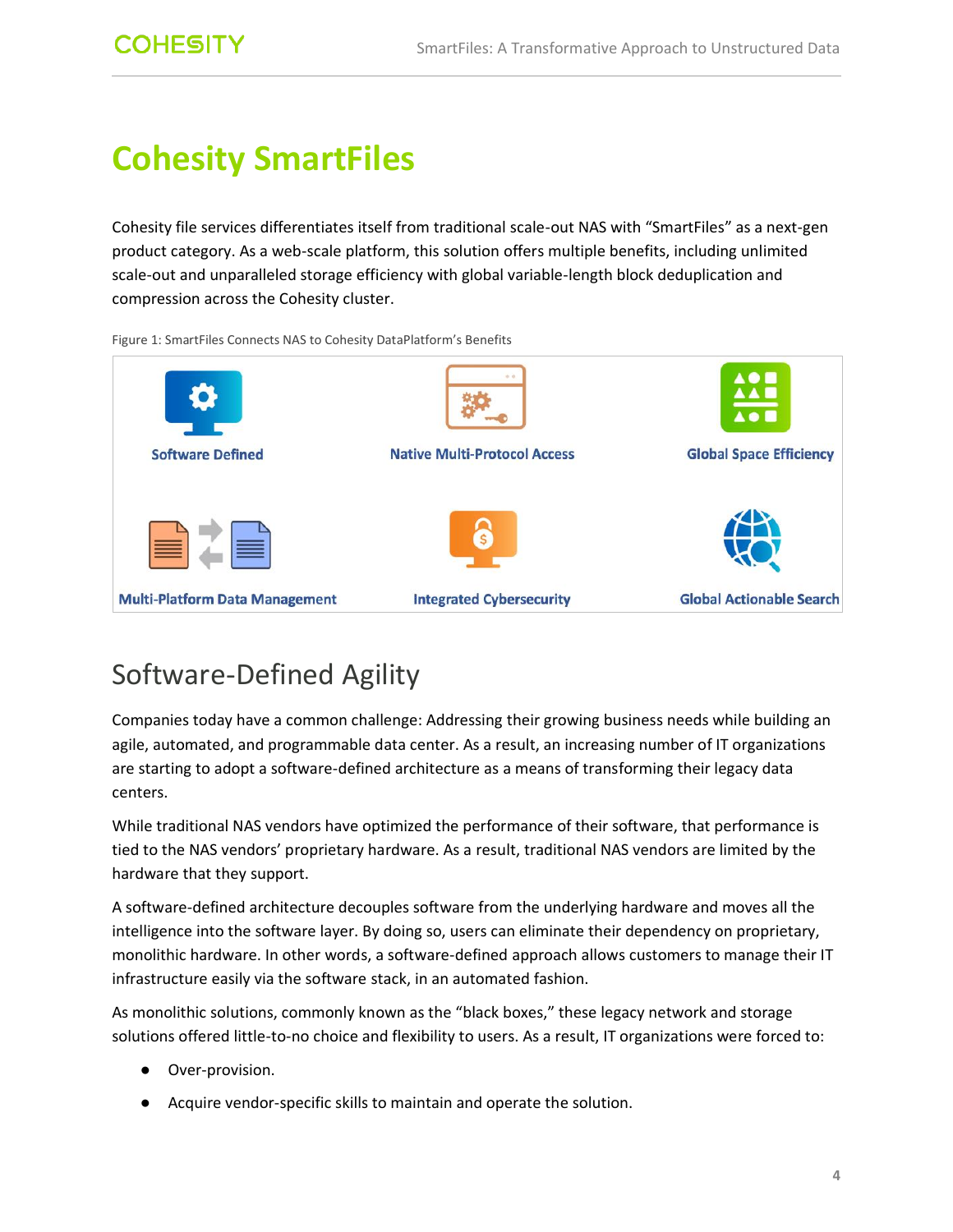- **COHESITY** 
	- Create infrastructure and team silos to address growth.

All this created bottlenecks and inefficient workflows. IT teams were usually in catchup mode, unable to focus on any true innovation. Fast forward to today's mature technologies, and a software-defined model that delivers numerous benefits, including:

- **API-Driven**. Built to support an API-first approach, Cohesity DataPlatform integrates with leading automation solutions and custom business scripts to increase operational efficiency.
- **Flexibility**. Most software-defined solutions run on standard x86 architectures, which allows customers to select their own preferred hardware supply. IT administrators now have the flexibility to choose where to run their software. In the case of Cohesity, we can provide an integrated software+hardware solution, or our clients can choose to run our software on qualified Cisco UCS and HPE ProLine nodes.
- **Cloud Readiness**. By extension, software-defined data solutions can also run on-premises or in the cloud. As most enterprises will adopt and use both forms of infrastructure, technology solutions that can flexibly operate across both their capitalized data centers, or cloud service providers, give them the choice to optimize between lowest costs and the most agile infrastructures.
- **Simplicity**. By eliminating silos, and consolidating workloads on a single platform, which is especially true for a software-defined storage like Cohesity, customers can simplify their overall operations. What's more, Cohesity DataPlatform consolidates all your data management tasks in a single, browser-based dashboard.
- **Scalability**. Built for mega-scale data infrastructures, Cohesity DataPlatform is designed to help customers start small with a pay-as you-grow model. This eliminates the need for overprovisioning and creating unnecessary silos down the road.
- **Lower cost**. This happens in two ways:
	- **CapEx**. Because most software-defined solutions run on x86 hardware, customers don't need to overspend on proprietary hardware, which is usually two to three times more expensive.
	- **OpEx**. A standardized and simplified infrastructure streamlines workflow, which increases operational efficiency, which helps reduce OpEx. And eliminating expensive renewals generates additional OpEx savings.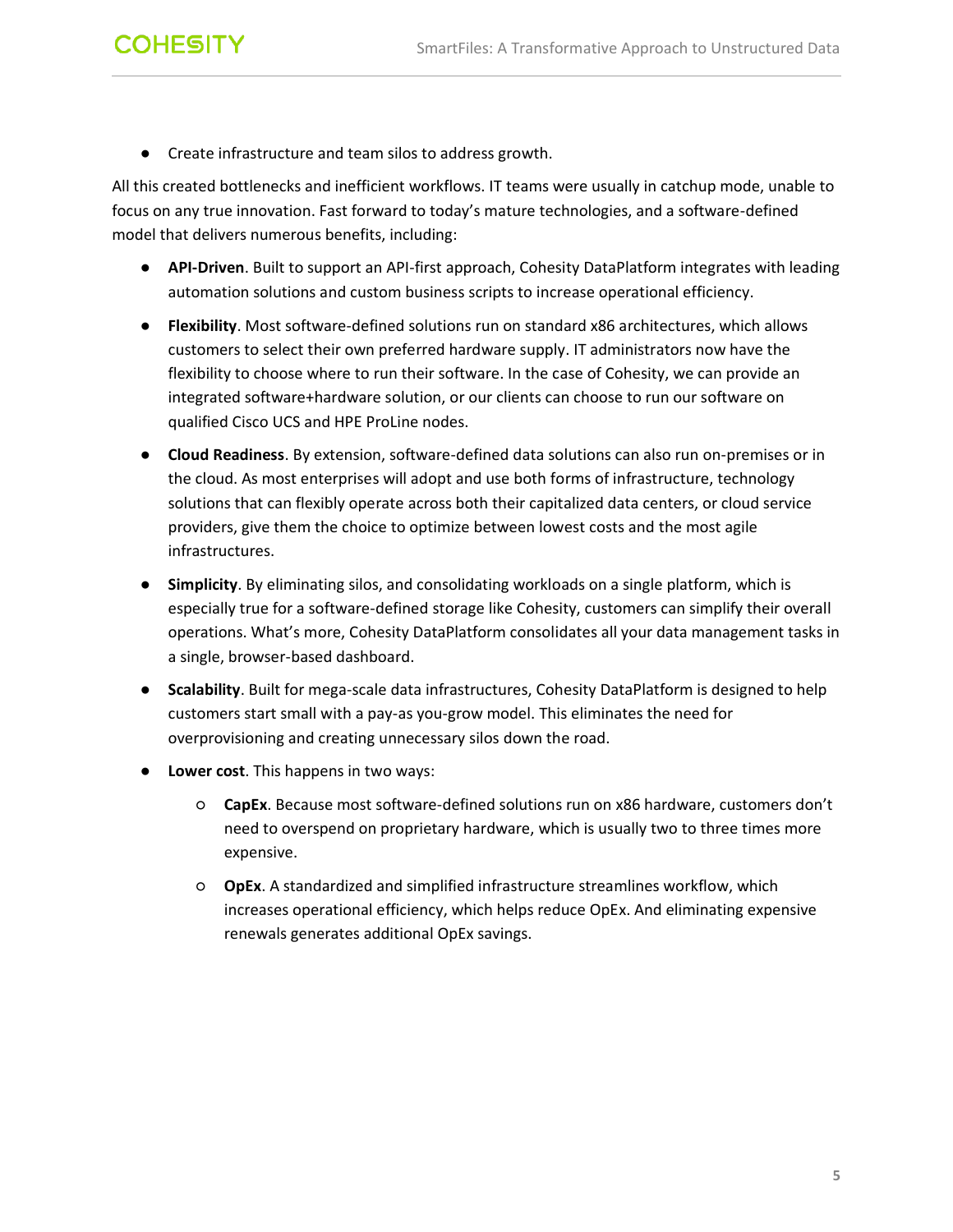## <span id="page-5-0"></span>**Multiprotocol Support from the Start**

As organizations start adopting hybrid cloud environments, more and more applications are migrating from the file (NFS or SMB/CIFS) protocol to the open-source S3 protocol that allows application owners to easily migrate an application from on-premises to the cloud. However, the traditional NAS vendors only support file protocols, NFS and SMB. Customers are forced to adopt an additional Object storage platform that supports the S3 protocol.

Many traditional vendors took a shortcut with a gateway approach in front of the file storage platform, or they used open-source NFS or SMB libraries in front of the Object platform. Both of these approaches have limitations in terms of performance and scalability.

Unlike some NAS solutions that are implemented using Samba or NFS-Ganesha, Cohesity DataPlatform built support for SMB, NFS, and S3 protocols from the ground up.

Cohesity DataPlatform provides the ability to create file shares, called "Views," that can be accessed via NFS or SMB/CIFS protocols with Unified Permissions. These Views are members of Cohesity DataPlatform "Storage Domains," which are logical data pools with defined storage policies for efficiency (deduplication & compression), replication factor and/or erasure coding, encryption, and cloud tiering. Multiprotocol access to the same data allows support of applications across all major enterprise operating systems, including Microsoft Windows, Linux, and the S3 API.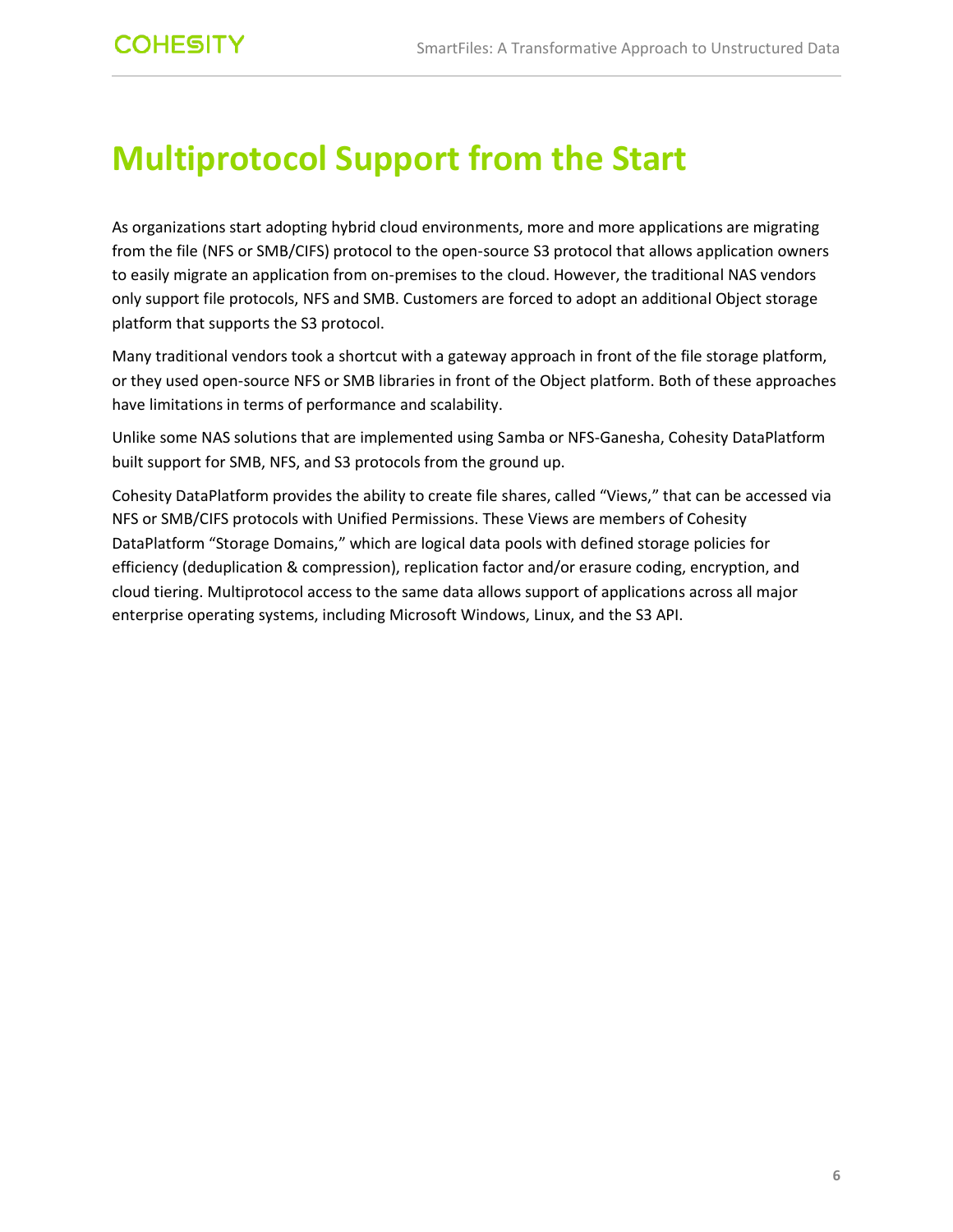# <span id="page-6-0"></span>**Global Space Efficiency**

Given Gartner's prediction of 800% growth in enterprise data within the next five years, storage space efficiency capabilities, such as deduplication, are critical to any enterprise storage platform.

To deal with the expected data growth, enterprises need storage products capable of delivering the highest level of space efficiency — at optimal cost. Deduplication is one of the key storage technologies enterprises rely on to deliver optimal storage efficiency and reduced infrastructure costs. In addition, Cohesity DataPlatform has built-in compression and small file efficiency.

### <span id="page-6-1"></span>Deduplication — Fixed-length vs Cohesity's Variablelength

Cohesity DataPlatform uses a unique, variable-length data deduplication technology that spans an entire cluster, resulting in significant savings across the entire storage footprint. With variable-length deduplication, the size is not fixed. Instead, the algorithm divides the data into chunks of varying sizes based on the data characteristics.

#### <span id="page-6-2"></span>Conventional Fixed-length Deduplication

- Markers are placed at fixed-length intervals.
- Less efficient but easier to implement.
- Small file changes result in loss of efficiency.
- Best for file systems with small fixed block sizes.

<span id="page-6-4"></span>Figure 2: Conventional Fixed-length Deduplication



#### <span id="page-6-3"></span>Cohesity Variable-length Deduplication

- Type of compression that identifies redundant segments of data and replaces duplicate segments with a pointer.
- Cohesity uses variable-length, sliding-window inline and post-process deduplication.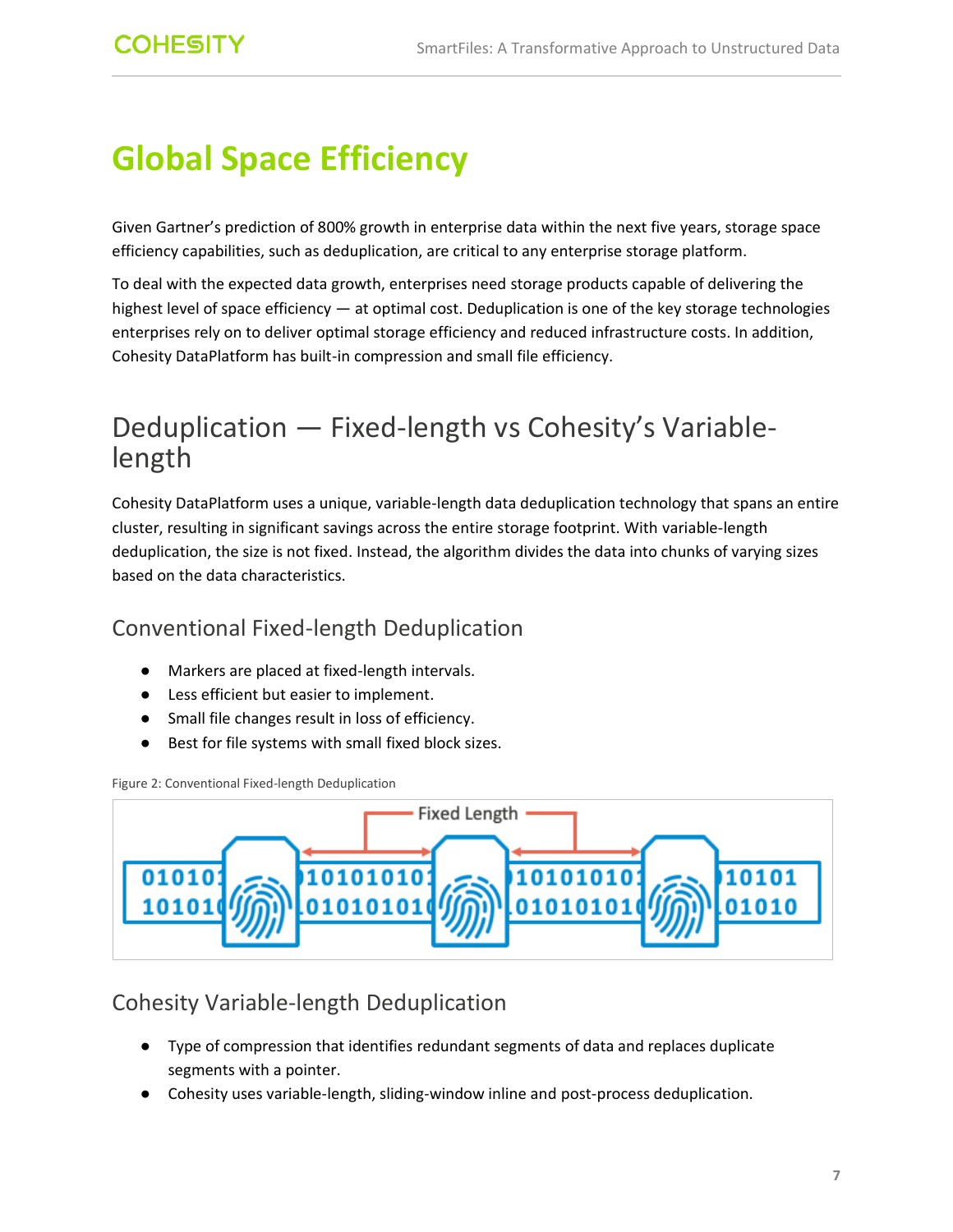<span id="page-7-2"></span>Figure 3: Cohesity Variable-length Deduplication



### <span id="page-7-0"></span>Compression

Cohesity DataPlatform uses the Zstandard (zstd) compression algorithm. Zstandard offers high compression along with high performance. Compression shrinks consumed storage capacity by reducing the size of bit or byte strings in a data stream. Cohesity DataPlatform is designed to ensure that deduplication always happens before the data is compressed.

You can also toggle inline compression from the Cohesity DataPlatform interface.

- **On**. Compress inline for HDD and flash.
- **Off**. Compress inline for HDD only meaning data in the flash tier will be compressed only after being down-tiered to HDD.

### <span id="page-7-1"></span>Small File Storage Efficiency

Cohesity DataPlatform provides small file efficiency. Writes less than 4 kilobytes go to the distributed flash subsystem by default. Writes less than 8 megabytes are stored in small, coalesced, disk-based objects, while files larger than 8 megabytes are stored in larger, coalesced, disk-based objects. Regardless of the file size, all files are eligible for deduplication and compression.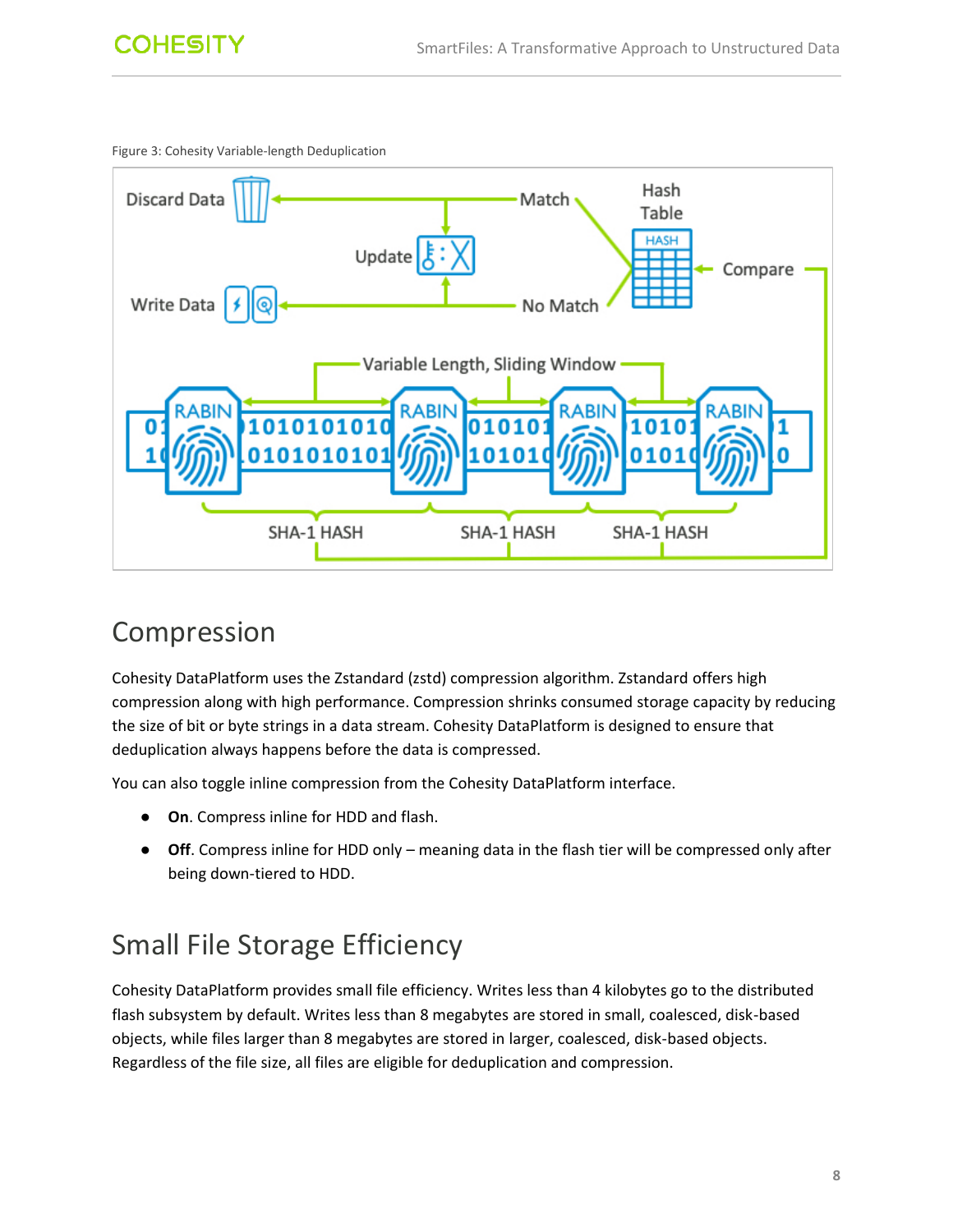### <span id="page-8-0"></span>Limitless Scale

Cohesity DataPlatform scales limitlessly, seamlessly, and cost effectively. Cohesity performance scales with capacity. The web-scale architecture allows for unlimited scalability, while our SnapTree technology provides unlimited, distributed snapshots and clones with no impact on performance.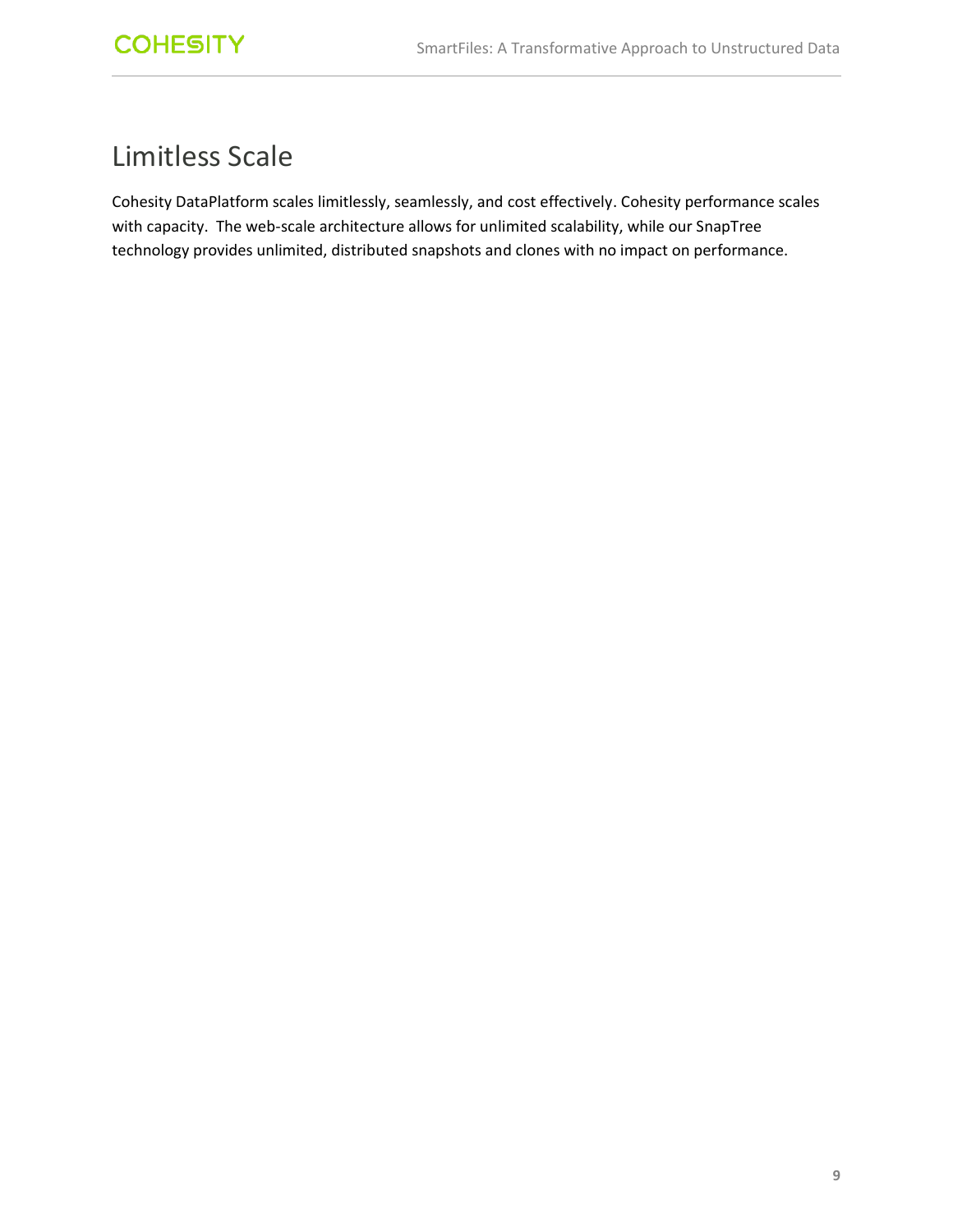# <span id="page-9-0"></span>**Cybersecurity Data Services and Applications**

Critical file-associated apps (such as anti-virus, file audit, and content search) in the file ecosystem still require separate infrastructure and management, separate from NAS appliances. As a result, customers have additional infrastructure costs and management burdens. In a perfect world, the entire file services ecosystem would reside on a single data-centric file services platform and automatically scale out as the file environment expands.

Cohesity DataPlatform's file system provides full at-rest encryption based on the strong 256-bit Advanced Encryption Standard (AES-256). The Cohesity DataPlatform architecture provides this high data security while maintaining the flexibility to leverage the available hardware and software resources. Cohesity DataPlatform also supports multi-factor authentication (MFA).

Cohesity DataPlatform empowers organizations to run apps directly on the platform. By doing so, Cohesity brings compute power to the data, which allows businesses to derive insights from their data. The Cohesity Marketplace offers a growing list of Cohesity and third-party applications.

Currently, the Cohesity Marketplace includes:

- **Cohesity Spotlight**. Analyze file audit logs and find anomalous file-access patterns.
- **Cohesity Runbook**. Automate Data Management.
- **Cohesity Cyberscan**. Discover, assess, and respond to cyber exposure within production environments.
- **ClamAV**. Antivirus scans for your file data.
- **Splunk**. Collect, index, search, analyze, and visualize all your data in one place.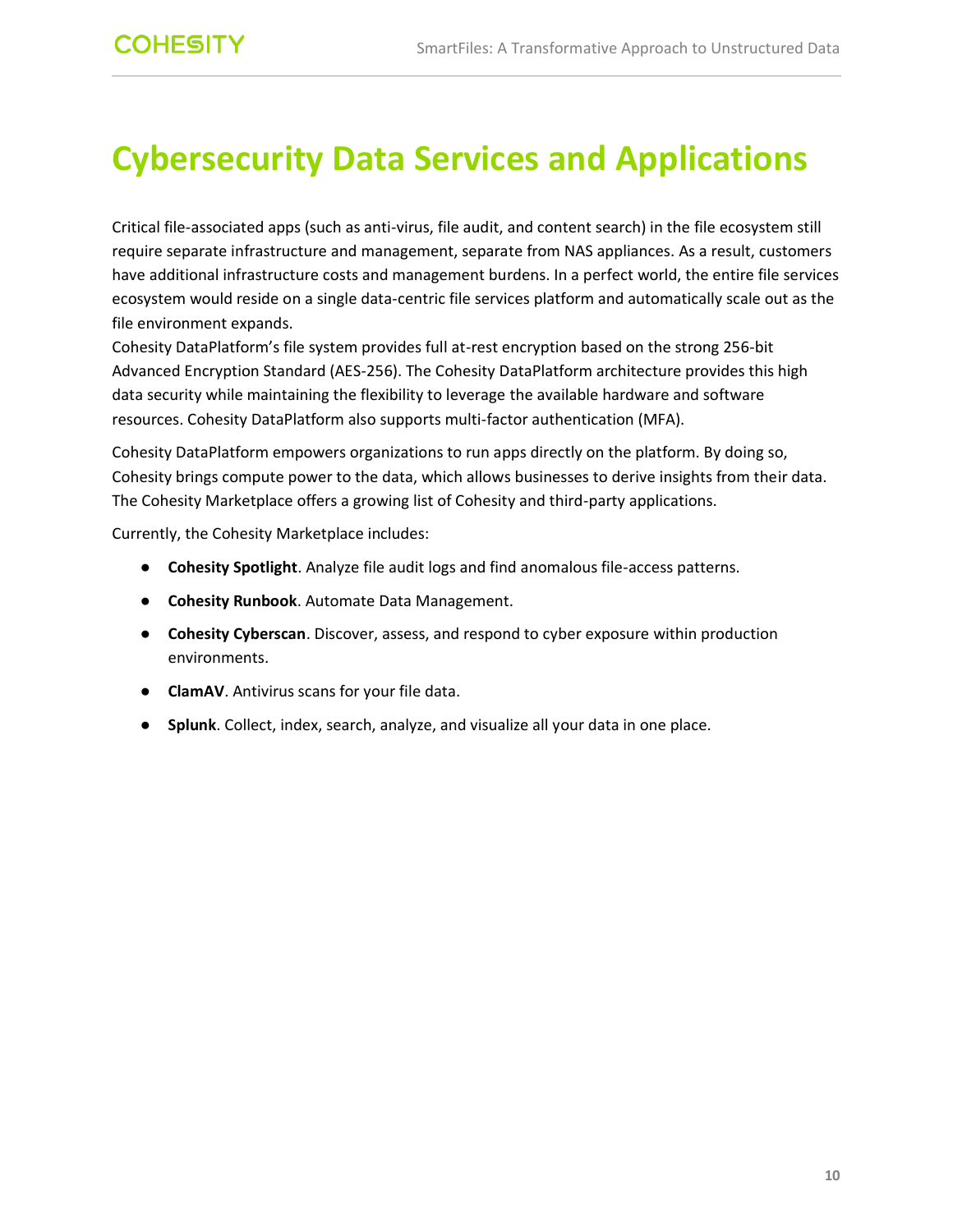## <span id="page-10-0"></span>**About the Authors**

Scott Owens is a Technical Marketing Engineer at Cohesity. In his role, Scott focuses on file services.

Other essential contributors included:

- Adaikkappan Arumugam, Sr Manager, Tech Marketing, Solutions Engineering & Tech Pubs
- Vibhor Gupta, Product Management File Services

## <span id="page-10-1"></span>**Document Version History**

| <b>VERSION</b> | <b>DATE</b> | <b>DOCUMENT HISTORY</b> |
|----------------|-------------|-------------------------|
| 1.0            | Oct 2019    | First full release      |

# <span id="page-10-2"></span>**Your Feedback**

Was this document helpful? [Send us your feedback!](mailto:techguides@cohesity.com?subject=Feedback%20on:%20SmartFiles:%20A%20Transformtive%20Approach%20on%20Unstructured%20Data&body=_______________________________________________________________%0D%0A%0D%0AVersion:%201.0%0D%0A%0D%0ADate:%20October%202019%20%0D%0A%0D%0ASection:%20%0D%0A%0D%0ATable%20Number:%20%0D%0A%0D%0AFigure%20Number:%20%0D%0A%0D%0AFeedback:%20%0D%0A%0D%0A%0D%0A_______________________________________________________________)